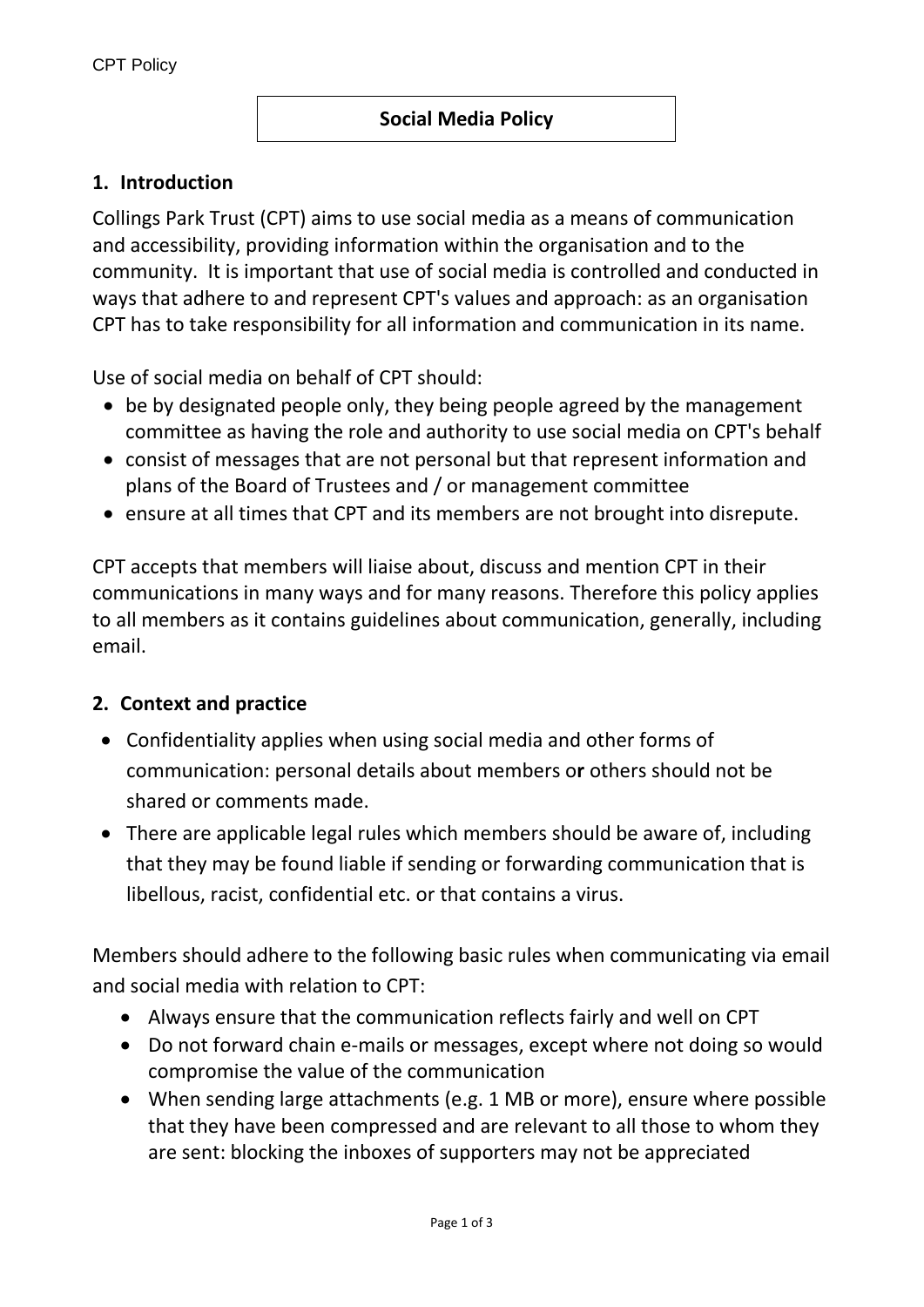There is no sharing of material which may cause harassment or needless annoyance, inconvenience or anxiety to another; or which may breach copyright rules.

## **3. Social networking**

There are some specific considerations relating to social networking:

- CPT accepts that social networking is in people's own time and at their own discretion
- However, members should not in any way compromise the reputation of CPT, its members or partners
- Members must be aware of, have read and abide by CPT's policies on Data Protection and Confidentiality
- Members should therefore be aware and mindful of their own and others' privacy and reputations.
- As noted above, CPT aims to have designated leads on specific types of social media: Facebook and Twitter, in particular. These leads operate on behalf of the Trust.
- The Facebook lead role will include weekly editing of old posts, keeping posts that are still relevant and deleting posts that are no longer relevant.

## **4. Website**

CPT will develop and maintain a website (collingsparktrust.org) that:

- has information on CPT as a charity
- provides access to relevant, key policies
- addresses membership / joining
- includes contact details

Third party support will be secured for the initial set-up of the website and ongoing technical maintenance and development, but a website coordinator will be appointed from within the membership of CPT. This coordinator will have responsibility and authority to run the site on behalf of the Trust and in line with its aims and policies.

## **5. Sanctions**

There is no expectation that any form of sanction will be required over social media and communication; CPT is a community organisation operating for the benefit of local people and with enormous goodwill. However, members are required to adhere to this policy, for their own and the Trust's benefit.